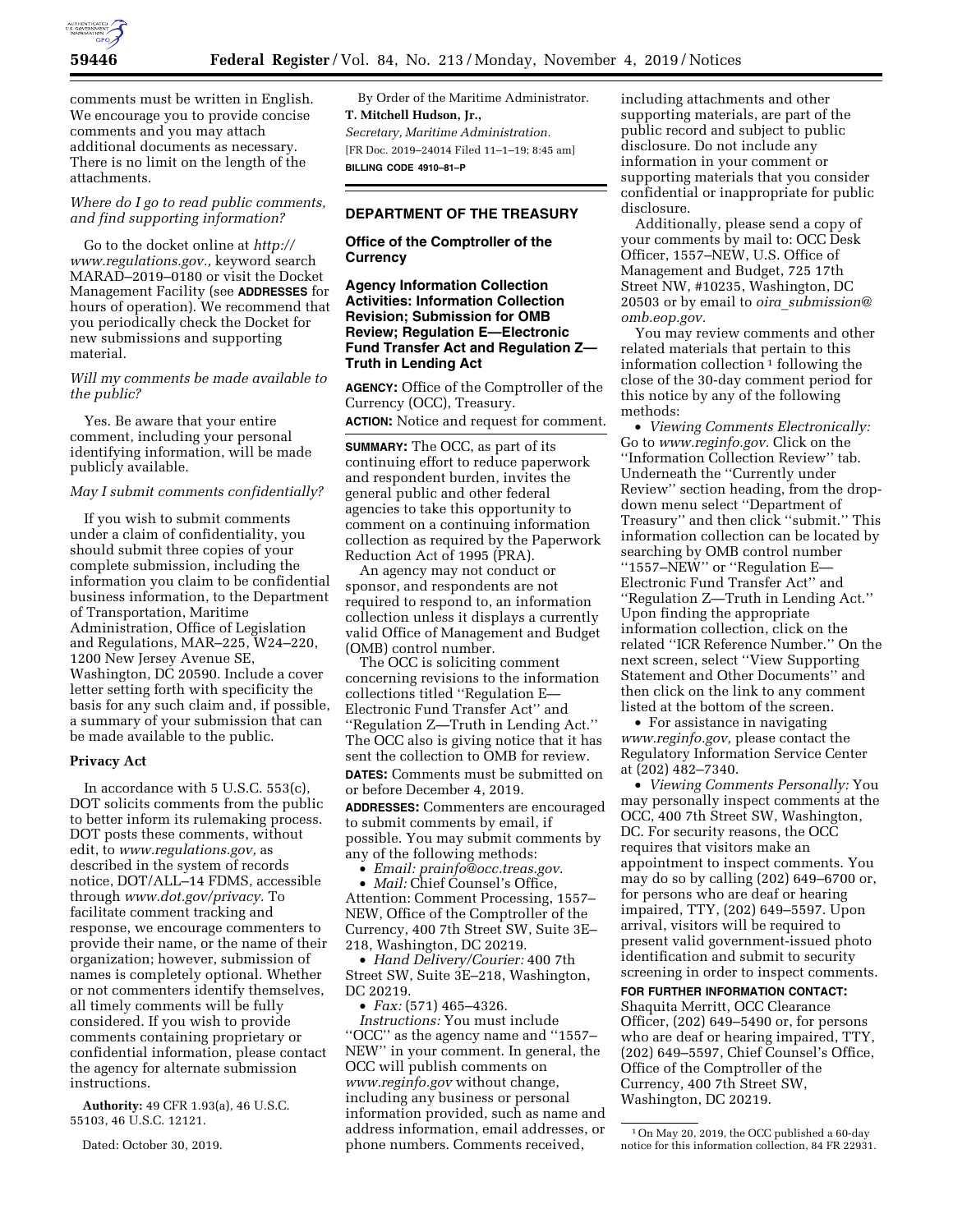**SUPPLEMENTARY INFORMATION:** Under the PRA (44 U.S.C. 3501 *et seq.*), federal agencies must obtain approval from the OMB for each collection of information that they conduct or sponsor. ''Collection of information'' is defined in 44 U.S.C. 3502(3) and 5 CFR 1320.3(c) to include agency requests or requirements that members of the public submit reports, keep records, or disclose information to a third party. The OCC asks that it approve the information collection contained in this notice.

*Title:* Regulation E—Electronic Fund Transfer Act and Regulation Z—Truth in Lending Act.

*OMB Control Nos.:* 1557–NEW.2 *Type of Review:* Regular review.

*Description:* The Electronic Fund Transfer Act (EFTA) 3 and Regulation E 4 require disclosure of basic terms, costs, and rights relating to electronic fund transfer services debiting or crediting a consumer's account. The Truth in Lending Act (TILA)<sup>5</sup> and Regulation  $Z^6$ require that the costs and terms of credit be disclosed to consumers.

The Prepaid Accounts final rules issued by the Consumer Financial Protection Bureau (CFPB) 7 require financial institutions to make available to consumers disclosures before a consumer acquires a prepaid account. This notice outlines the requirements of the 2016 rule as amended by the 2018 rule.

### **Regulation E**

Under 12 CFR 1005.18(b), a financial institution is required to make available a short form and a long form disclosure before the consumer acquires a prepaid account, subject to certain exceptions. Most of the content required in the long form disclosure is already provided in prepaid account agreements. Section 1005.18(f)(3) requires that certain disclosures be made on the actual prepaid account access device, including the name of the financial institution and the URL of its website, and a telephone number the consumer may use to contact the financial institution about the prepaid account.

Financial institutions offering prepaid accounts that qualify for the retail location exception in § 1005.18(b)(1)(ii) may meet the requirement of providing

the long form disclosure after acquisition by allowing the long form disclosure to be delivered electronically, without receiving consumer consent under the E-Sign Act,<sup>8</sup> if the disclosure is not provided inside the prepaid account packaging material and the financial institution is not otherwise mailing or delivering to the consumer written account-related communications within 30 days of obtaining the consumer's contact information. If a financial institution provides preacquisition disclosures in writing and a consumer subsequently completes the acquisition process online or by telephone, the financial institution is not required to provide the disclosures again either electronically or orally. Financial institutions that disclose additional fee types with three or more fee variations may consolidate them into two categories and disclose them on the short form.

Section  $1005.18(b)(9)(i)(C)$  includes a requirement that a financial institution provide pre-acquisition disclosures in a foreign language if the financial institution provides a means for the consumer to acquire a prepaid account by telephone or electronically principally in that foreign language. That requirement is not applicable to payroll card accounts and government benefit accounts where the foreign language is offered by telephone only via a real-time language interpretation service provided by a third party or directly by an employer or government agency on an informal or ad hoc basis as an accommodation to prospective payroll card account or government benefit account recipients.

Section  $1005.18(c)(1)$  requires financial institutions to furnish periodic statements to the consumer unless the provider uses the alternative method of compliance. Under this alternative method, the periodic statements must include: (1) A telephone number that the consumer may call to obtain the account balance; (2) the means by which the consumer can obtain an electronic account history, such as the address of a website; and (3) a summary of the consumer's right to receive a written account history upon request (in place of the summary of the right to receive a periodic statement required by § 1005.7(b)(6)), including a telephone number to call to request a history. Section 1005.18(c)(5) requires that financial institutions disclose to consumers a summary total of the amount of all fees assessed against the consumer's prepaid account for both the

8Electronic Signatures in Global and National Commerce Act (E-Sign Act) (15 U.S.C. 7001 *et seq.*). 912 CFR 1005.18(e)(1) and (2).

prior month as well as the calendar year to date. This information must be disclosed on any periodic statement and any electronic or written history of account transactions provided or made available by the financial institution.

The limited liability and error provisions of Regulation E now extend to all prepaid accounts, except those that have not successfully completed the financial institution's consumer identification and verification process. With regard to accounts where the consumer's identity is later verified, financial institutions are not required to resolve errors and limit liability for disputed transactions occurring prior to the verification. For accounts in programs where there is no verification process, financial institutions must either explain in their initial disclosures their error resolution process and limitations on consumers' liability for unauthorized transfers, or explain that there are no such protections, and that such financial institutions comply with the process (if any) that they disclose.9

Pursuant to  $\S 1005.18(h)(1)$ , except as provided in § 1005.18(h)(2) and (3), the effective date for the Prepaid Accounts Rules is April 1, 2019. If, as a result of § 1005.18(h)(1), a financial institution changes the terms and conditions of a prepaid account, such that a change-interms notice would have been required under § 1005.8(a) or § 1005.18(f)(2) for existing customers, the financial institution must notify consumers with accounts acquired before April 1, 2019, at least 21 days in advance of the change becoming effective, provided the financial institution has the consumer's contact information. If the financial institution obtains the consumer's contact information fewer than 30 days in advance of the change becoming effective or after it has become effective, the financial institution is permitted instead to provide notice of the change within 30 days of obtaining the consumer's contact information.

If a financial institution has received an E-Sign consent from the consumer, the financial institution may notify the consumer electronically. Otherwise, if a financial institution mails or delivers written communications to the consumer within the applicable time period, that financial institution must send a notice in physical form. If the financial institution will not mail or deliver communications to the consumer within the applicable time period, then the financial institution may notify the consumer in electronic form without regard to the consumer

<sup>2</sup>Regulations E and Z are currently covered by OMB Control No. 1557–0176, which also covers other consumer regulations. The OCC is requesting a new control number for this portion of Regulations E and Z only.

<sup>3</sup> 15 U.S.C. 1693 *et seq.* 

<sup>4</sup> 12 CFR part 1005.

<sup>5</sup> 15 U.S.C. 1601 *et seq.* 

<sup>6</sup> 12 CFR part 1026.

<sup>7</sup> 81 FR 83934 (November 22, 2016) and 83 FR 6364 (February 13, 2018).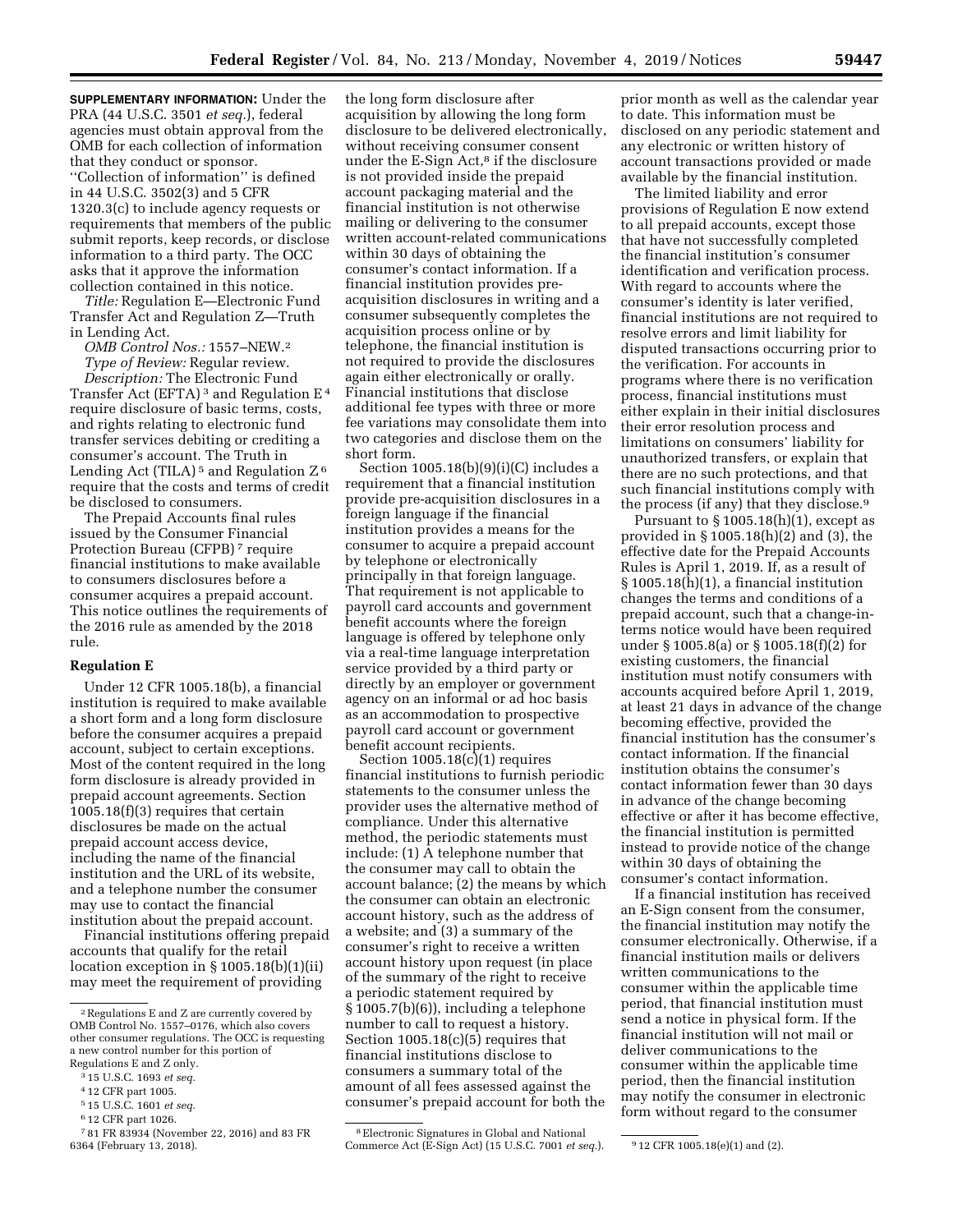notice and consent requirements of section 101(c) of the E-Sign Act.

Section 1005.18(h)(2)(ii) requires that financial institutions notify any consumer, who acquires a prepaid account after the effective date specified in packaging printed prior to the effective date, of any changes as a result of § 1005.18(h)(1) taking effect that would have caused a change-in-terms notice to be required under § 1005.8(a) or § 1005.18(f)(2) for existing customers within 30 days of acquiring the customer's contact information. In addition, financial institutions must mail or deliver updated initial disclosures pursuant to §§ 1005.7 and 1005.18(f)(1) within 30 days of obtaining the consumer's contact information. Those financial institutions that are affected should not incur significant costs associated with notifying consumers and providing updated initial disclosures. Consumers who have consented to electronic communication may receive the notices and updated disclosures electronically, at a minimal cost to financial institutions. Those consumers who cannot be contacted electronically may receive the notices and updated initial disclosures together with another scheduled mailing within the 30-day time period. Any remaining consumers who are not scheduled to receive mailings may be notified without regard to the consumer notice and consent requirements of section 101(c) of the E-Sign Act.

Section 1005.19(b) requires certain issuers to submit to the CFPB, on a rolling basis, short form disclosures, prepaid account agreements (including fee schedules) that are offered, amended, or withdrawn. Prepaid account issuers are permitted to delay submitting a change in the list of names of other relevant parties to a particular prepaid account agreement until the earlier of such time as the issuer is otherwise submitting an amended agreement or changes to other identifying information about the issuer and its submitted agreements to the CFPB, or May 1 of each year (for updates between the last submission and April 1 of that year). Short form and long form disclosures may be provided to the CFPB as separate addenda to the agreement, rather than integrated into the agreement or as a single addendum.

#### **Regulation Z**

The CFPB's rules cover overdraft credit features offered in connection with prepaid accounts where the credit features are offered by the prepaid account issuer, its affiliates, or its business partners with certain

exceptions. The CFPB is expanding the exception in 12 CFR 1026.61(a)(4) that allows prepaid account issuers to provide certain incidental forms of credit structured as a negative balance on the asset feature of prepaid accounts without triggering Regulation Z and the other protections for hybrid prepaidcredit cards. Previously, the exception only applied where (1) the prepaid card could not access credit from a covered separate credit feature accessible by a hybrid prepaid-credit card; (2) the prepaid account issuer had a general policy and practice of declining transactions that will take the account negative; and (3) the prepaid account issuer customarily did not charge creditrelated fees. Section 1026.61(a)(4), as amended, permits a prepaid account issuer to take advantage of the exception with respect to the negative balance even if a covered separate credit feature offered by a business partner is attached to the prepaid account, so long as the other requirements are met.

Creditors offering these covered overdraft credit features in connection with a prepaid account are required to inform consumers of the costs and terms before consumers use the credit feature and inform consumers of certain subsequent changes to the terms of the credit feature. The initial required information includes the finance charge and other charges, the Annual Percentage Rate (APR), a description of how balances subject to a finance charge are calculated, and any collateral used to secure repayment. If the creditor changes certain terms initially disclosed, or increases the minimum periodic payment, a written change-interms notice generally must be provided to the consumer at least 45 days prior to the effective date of the change.

Creditors are required to provide a written periodic statement of activity for each billing cycle. The statement must be provided for each account that has a balance of more than \$1 or on which a finance charge is imposed, and the statement must include a description of activity on the account, the opening and closing balances, any finance charges imposed, and payment information.

Creditors are required to notify consumers about their rights and responsibilities regarding billing errors and must provide either a complete statement of billing rights annually or a summary of those billing rights and responsibilities on each periodic statement. If a consumer alleges a billing error, the creditor must provide, within 30 days of receipt, an acknowledgment that the creditor received the consumer's error notice. The creditor must report on the results of its

investigation within 90 days. If a billing error did not occur, the creditor must provide an explanation as to why the creditor believed an error did not occur and provide documentary evidence to the consumer upon request. The creditor must also notify the consumer of the portion of the disputed amount and related finance or other charges that the consumer still owed and when payment of those amounts was due.

Persons offering these covered overdraft credit features in connection with a prepaid account are required when advertising their products to include certain basic credit information if the advertisement refers to specified credit terms or costs. Persons offering these features in connection with a prepaid account are required to send copies of the overdraft credit feature agreement to the CFPB. Lastly, persons offering these features in connection with a prepaid account must provide additional disclosures with solicitations and applications. Such card issuers must disclose key terms of the account, such as the APR, information about variable rates, and fees such as annual fees, minimum finance charges, and transaction fees for purchases.

*Affected Public:* Businesses or other for-profit entities.

*Burden Estimates:* 

*Regulation E:* 

*Estimated Number of Respondents:*  1,106.

*Estimated Annual Burden:* 6,605 hours.

*Regulation Z:* The CFPB has indicated that the only respondents affected by these changes are those that they regulate. Therefore, the OCC will not be taking any burden for these changes.

*Frequency of Response:* On occasion. *Comments:* On May 20, 2019, the OCC issued a notice for 60 days of comment concerning the collection, 84 FR 22931. No comments were received. Comments continue to be invited on:

(a) Whether the collections of information are necessary for the proper performance of the functions of the OCC, including whether the information has practical utility;

(b) The accuracy of the OCC's estimates of the information collection burden;

(c) Ways to enhance the quality, utility, and clarity of the information to be collected;

(d) Ways to minimize the burden of the collection on respondents, including through the use of automated collection techniques or other forms of information technology; and

(e) Estimates of capital or start-up costs and costs of operation,